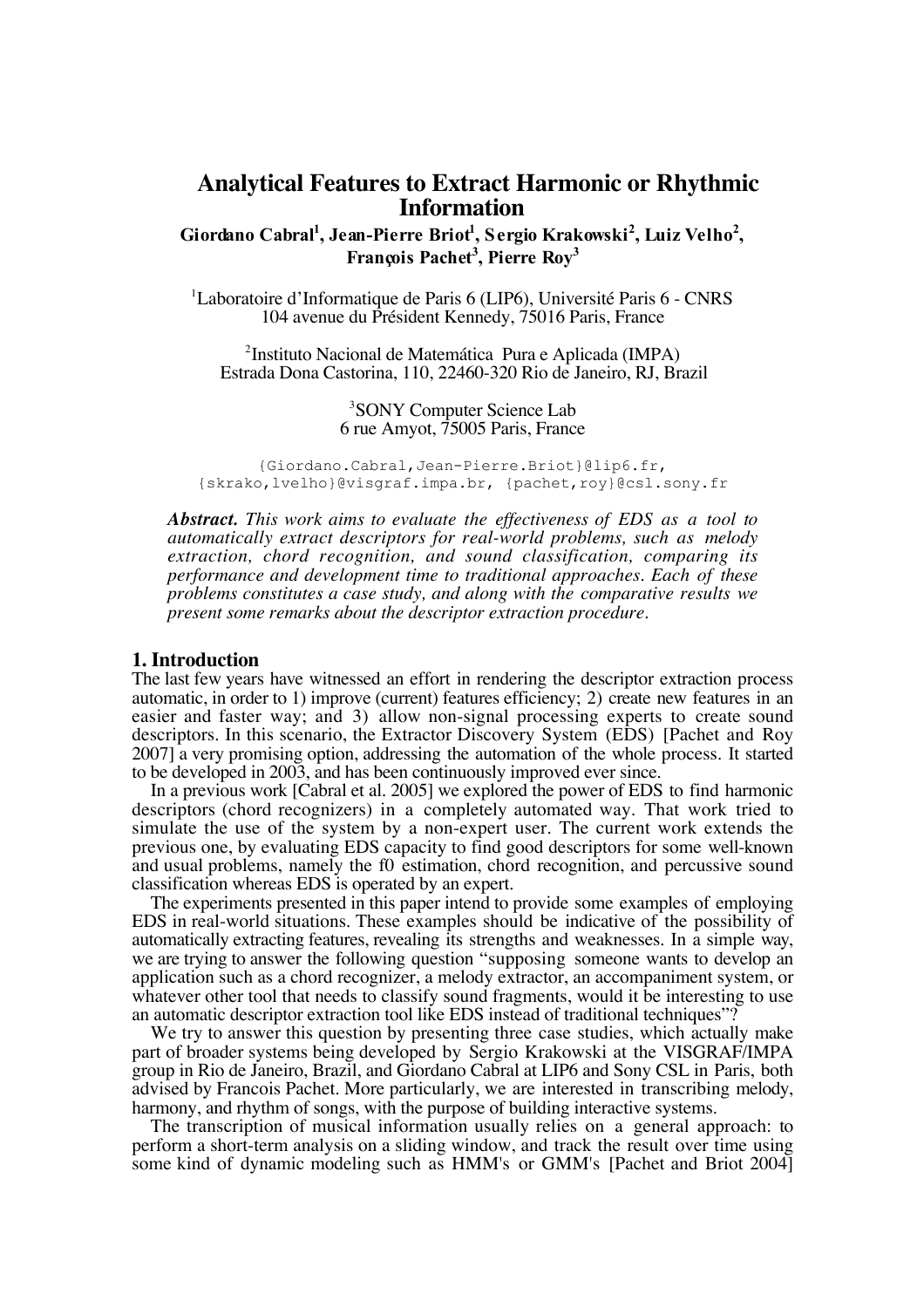(Figure 1). This analysis typically means the computation of a feature which is pertinent to the problem (e.g. the autocorrelation of the signal, or the pitch class profile).



**Figure 1 – short-term analysis of a signal.**

Nevertheless, those features could hypothetically be automatically discovered by a descriptor extractor, such as EDS. That's precisely the goal of the present work, which compares the performance and development time of EDS to those of traditional approaches.

The next 3 sections respectively describe the 3 problems we are investigating, and the main features used for their analysis. Section 5 gives further detail on how EDS works. Sections 6, 7, and 8 relate the 3 case studies: f0 estimation, chord recognition, and percussive sound classification, presenting the methodology adopted in both approaches as well as the results that were found. Finally, section 9 makes some overall comments and remarks, and section 10 presents the conclusion and future work.

## **2. F0 Estimation**

The problem of estimating the fundamental frequency of a sound is well known by the scientific community. Among the applications of this problem we can cite automatic melody transcription and real time accompaniment. There are many f0 estimation techniques (and even different taxonomies) available in the literature. However, one general classification is clearly observed: the distinction between approaches dealing with the information on the time domain from others based on the frequency domain.

Time-based techniques rely on the high correlation of a signal with this same signal shifted by particular values. These values are usually called *lags*, each one referring to a respective frequency. The correlation is computed for a set of candidate *lags*, and the highest correlation is taken as 1/f0 [Klapuri 2004]. One variation called AMDF [Pachet] and Briot 2004] is claimed to be more robust once it redefines the correlation as the difference between the original signal and the shifted one, instead of their multiplication. Alternatively, the *cepstrum* can be used as a replacement for the correlation function [Klapuri 2004].

Frequency-based techniques analyses the signal transformed into the frequencydomain. Whenever a quasi-periodic signal have period T, it can be considered periodic with period nT. This behavior can be seen in the frequency domain by a regularity of the peaks found in the DFT. Thus, a probability function of the fundamental candidates is made by convolving the resultant DFT with comb functions aligned to the multiples of the candidate frequency. An interesting variation of this technique was suggested by [Kunieda 1996]. It is considered as of spectral-interval type and seeks for periods in the frequency domain by performing a sort of autocorrelation of the spectrum. Other variations exist, notably the ones based on the human auditory model [Cheveigné and Kawahara 1999].

In general lines, the frequency-based approach is usually more appropriate to higher register signals, since the DFT has better resolution around higher frequencies, while timebased estimators are more appropriate to lower ones, since more distant periods provide greater precision in the correlation [Klapuri 2004]. Ideally, different methods could be merged in order to achieve robustness, maintaining a good performance independently on the register.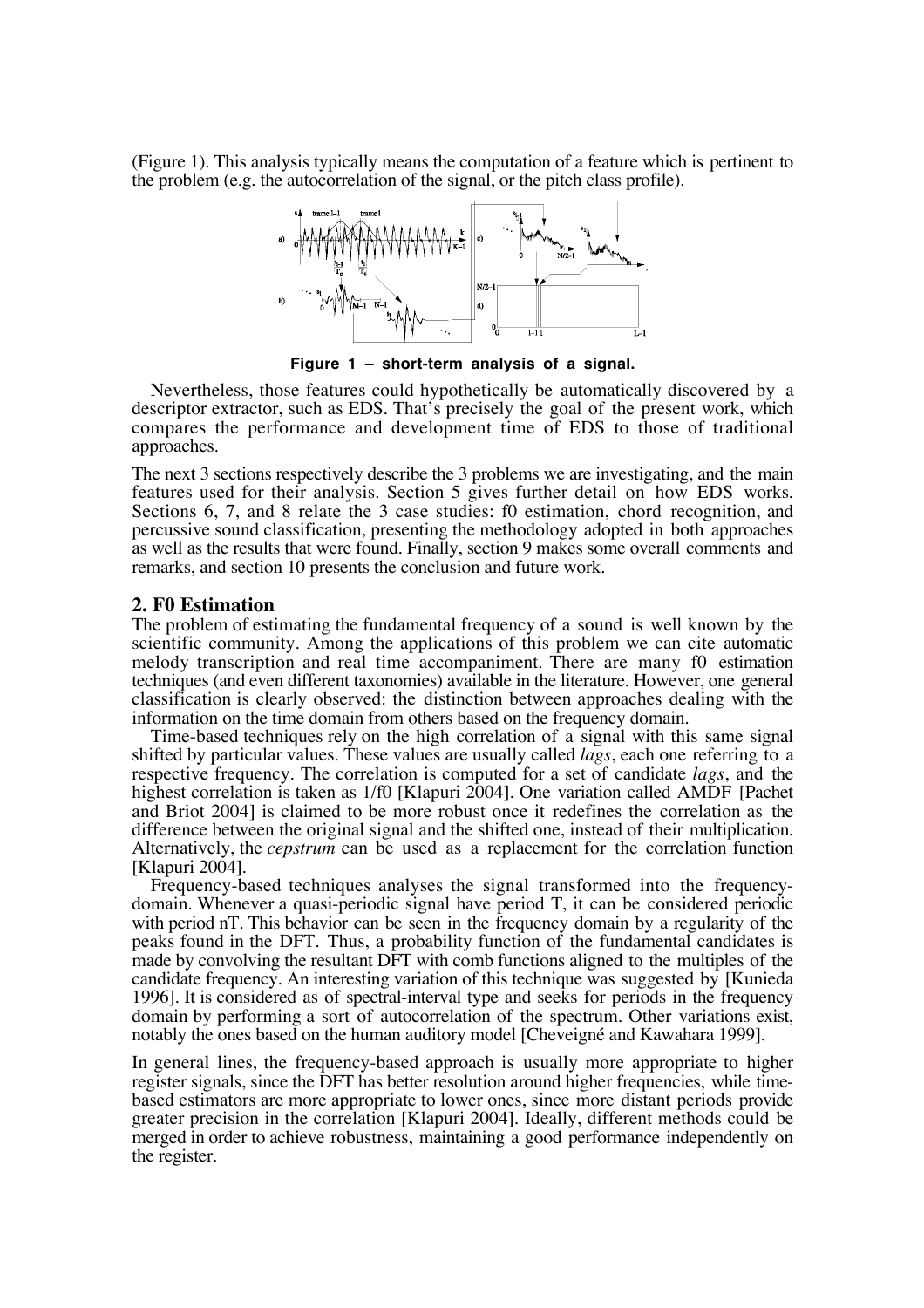# **3. Chord Recognition**

The ability of recognizing chords is important for many applications, such as interactive musical systems, content-based musical information retrieval (finding particular examples or themes in large audio databases), and educational software. Chord recognition means the transcription of a sound into a chord, which by its turn can also be subdivided, for example in a root note and a type. Most part of the works involving harmonic content (chord recognition, chord segmentation, tonality estimation) [Sheh and Ellis 2003][ Yoshioka 2004] use the same core technique (even though slight variations may appear in the implementation): to compute an harmonic feature, such as the *Pitch Class Profile* (PCP) [Fujishima 1999], or the *chromagram* [Bartsch and Wakefield 2001], and a subsequent machine learning algorithm to find patterns for each chord class.

*PCPs* are vectors of low-level instantaneous features, representing the intensity of each pitch of the tonal scale mapped to a single octave. These vectors are calculated as follows: 1) a music recording is converted to a Fourier Transform representation (Figure 2a to Figure 2b); 2) the intensity of a pitch is calculated (Figure 2b to Figure 2d) by the magnitude of the spectral peaks, or by summing the magnitudes of all frequency bins that are located within the respective frequency band (Figure 2c); 3) The equivalent pitches from different octaves are summed, producing a vector of 12 values (eventually 24 to deal with differences in tuning and/or to gain in performance), consequentially unifying various dispositions of a single chord class (Figure 2e and Figure 2f). For example, one can expect that the intensities of the frequencies corresponding to the notes C, E and G in the spectrum of a Cmaj would be greater than the others, independently on the particular voicing of the chord. The *chromagrams* follow a different method to be computed, but are conceptually the same.



Figure 2 - Steps to compute a PCP. The signal (a) is converted to **Fast-Fourier representation (b); the FFT is divided into regions (c); the energy of each region is computed (d); these energies are folded into a 12-note vector (e); the final vector is normalized (f).**

The idea behind the use of *PCPs* for chord recognition is that the PCPs of a chord follow a pattern, and patterns can be learned from examples. Thus, machine learning techniques [Mitchell 1997] can be used to generalize a classification model from a given database of labeled examples, in order to automatically classify new ones. So, for the *PCP* of a chord, the system will respond the most probable (or closest) chord class, given the previously learned examples. The original *PCP* implementation from Fujishima used a KNN learner [Fujishima 1999], and more recent works [Gomez and Herrera 2004] successfully used other machine learning algorithms.

## **4. Percussive Sound Classification**

Percussive sound classification is a vast field in which many techniques have been suggested but until now no one can be considered standard nor universal. The general problem is to automatically classify percussive sounds in order to subsequently retrieve the rhythmic structure or transcribe the rhythmic score. In that way, it can be seen as analogous to the melody extraction problem, but instead of notes, we are interested in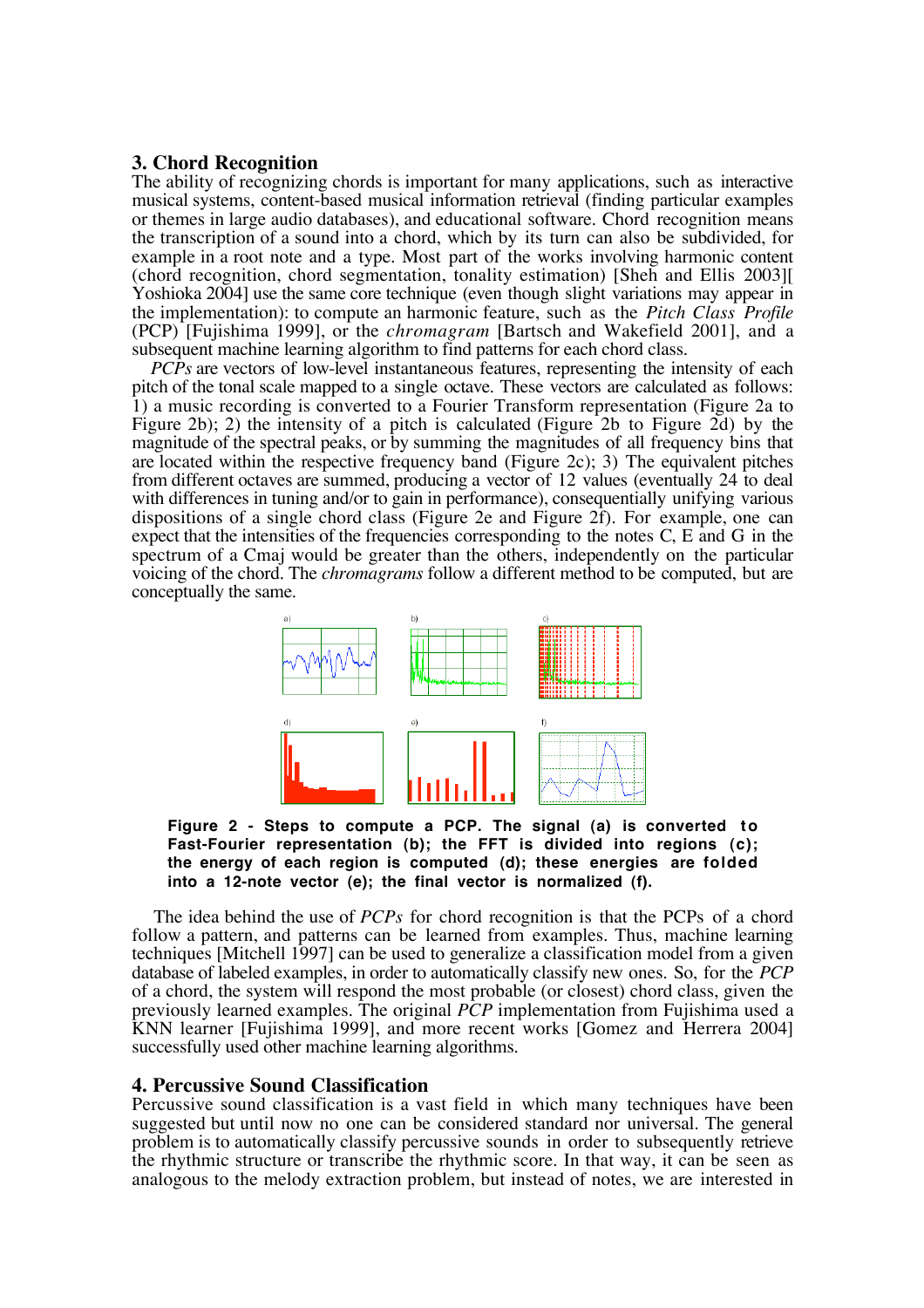sounds with different timbres. The set of possible timbres can be incredibly high due to the diversity of instruments, and then solutions vary according to particular drum/percussion sets and the information one wishes to extract.

Thus, a number of different strategies have been applied to specific problems. In [Gouyon et al. 2000] the authors addressed the bass/snare drum discrimination, and eventually considered the automatic extraction of rhythmic structures. For that, they observed the zero-crossing rate estimation on the decay part of the sound. Another approach is the source separation as found in [FitzGerald 2004]. The idea is to consider each sound as made by one or more sources and, by subspace analysis, find the best sources that model the sounds. Finally we can find an extensive work done by Herrera, comparing many feature selection methods and classification techniques applied first to drum kit [Herrera et al. 2002] and afterwards to percussion instruments [Herrera et al. 2003].

## **5. EDS**

The Extractor Discovery System, developed at Sony CSL, is a heuristic-based generic approach for automatically extracting high-level music descriptors from acoustic signals.  $EDS$  is based on Genetic Programming [Koza 1992], used to build extraction functions as compositions of basic mathematical and signal processing operators, such as Log, Variance, FFT, HanningWindow, etc. A specific composition of such operators is called feature (e.g. *Log (Variance (Min (FFT (Hanning (Signal)))))*), and a combination of features forms a descriptor.

Given a database of audio signals with their associated perceptive values, EDS is capable of generalizing a descriptor. Such descriptor is built by running a genetic search to find relevant signal processing features matching the description problem, and then machine learning algorithms to combine those features into a general descriptor model.

The genetic search performed by the system is intended to generate functions that may eventually be relevant to the problem. The best functions in a population are selected and iteratively transformed (by means of reproduction, i.e., constant variations, mutations, and/or cross-overs), respecting a pattern chosen by the user. The default pattern is *!\_x(Signal)*, which means a function presenting any number of operations but a single value as result (for more information about EDS syntax, look at [Zils and Pachet 2004]). The populations of functions keep reproducing until no improvement is achieved, or until the user intervenes. At this point, the best functions are available to be combined. A selection can be made both manually or automatically. The final step is to choose and compute a model (linear regression, model trees, knn, locally weighted regression, neural networks, etc.) that combines all features. As an output, EDS creates an executable file, which classifies an audio file passed as argument.

In short, the user needs to 1) create the database, in which each recording is labeled with the correspondent class; 2) write one or more general patterns for the features; 3) launch the genetic search; 4) select the appropriate features; 5) choose a model to combine the features. Some of the choices taken in these steps are crucial to the process. They delimit how the user can interfere in the search for features, as explained next.

## **5.1. Pattern Choice**

The pattern encapsulates the architecture of the feature. They are represented by the output of the chain of functions to be found. As single values, this output can be a frequency (*f*), amplitude  $(a)$ , time  $(t)$ , or any of them  $(x)$ . Additionally, the output can be a relation, such as time and amplitude  $(t:a)$ , or frequency and amplitude  $(f:a)$ . Moreover, a recent improvement of the system allowed outputs to be a vector of any of the previous types. The patterns may include intermediate outputs, which will be inputs of the outer function. Along with these symbols,  $a *$  or  $a !$  is placed to express if the user wants to search a single operator or a sequence of them. At last, the patterns may include specific operators.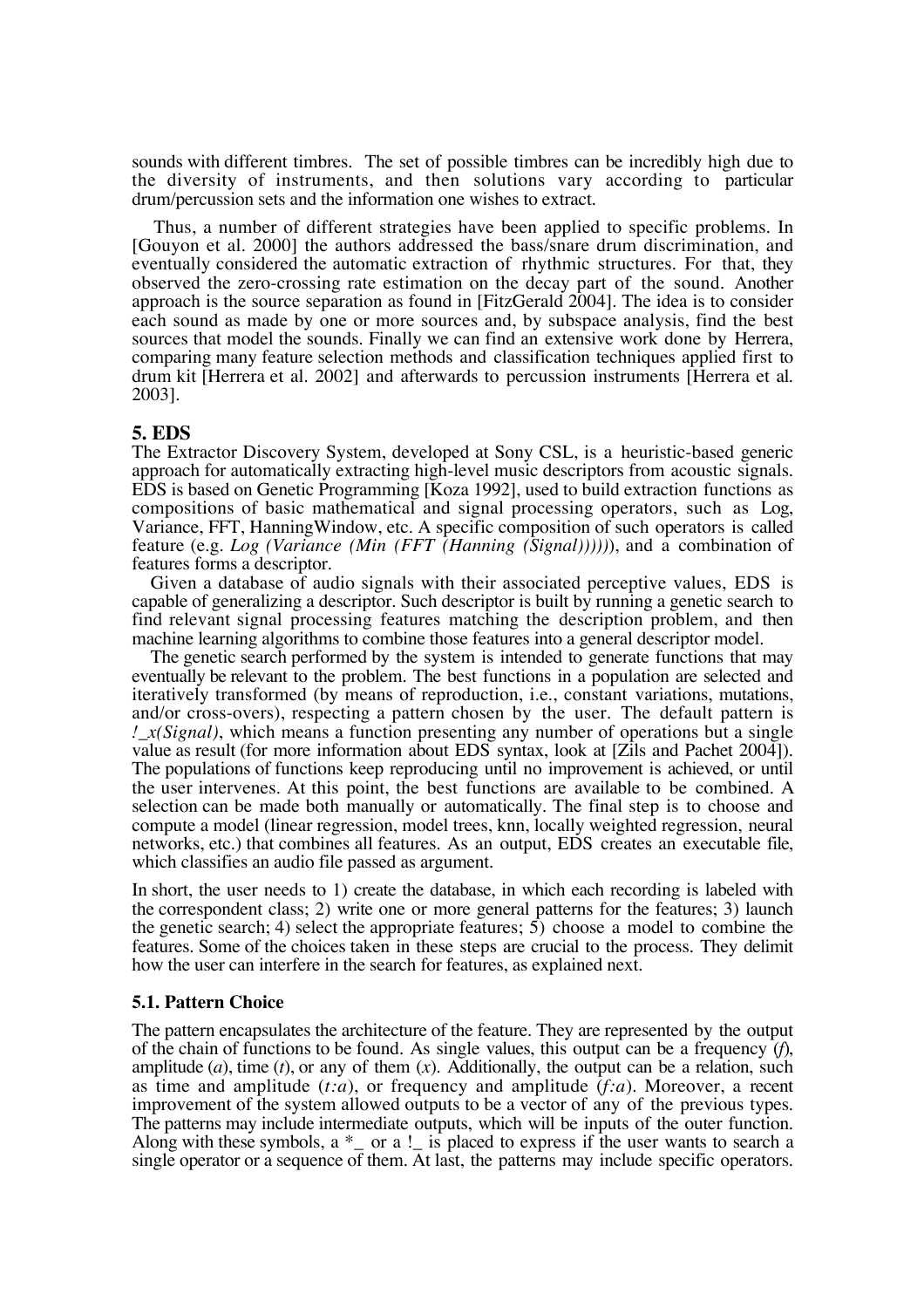For example, *!*  $f(f: a(Signal))$  means that the signal is initially converted into the frequency domain (*f:a*), then some operation is applied to get a frequency as a result (*!\_f*).

#### **5.2. Genetic Search**

Given a set of patterns, a genetic search is launched. It means that a population of features is created, and the capacity of each one to separate the examples in the database is evaluated. The best features are then selected as seeds to a new population. This process evolves the features until no improvement is found.

Although the genetic search can be performed fully automatically, the user can supervise and interfere in the search. This intervention is even desired, since the space of possibilities is enormous, and heuristics are hard to express in most cases. Therefore, the user can lead the system through some specific paths by 1) stopping and restarting the search if it is following a bad path; 2) selecting specific features for future populations; 3) removing ineffective features from the search. Additionally, the stop condition itself is an important factor frequently left to the user.

The choice of the population size may also influence the search, since larger populations may hold a bigger variety of features (which will converge slower), whereas smaller populations will perform a more in depth (faster) search, (which will be most likely to terminate at local maxima). At last, the user can optimize features, finding the values for their arguments which maximize the class separation. For example, the split function (which divides a signal in sub-signals) has the size of the sub-signals as a parameter. Depending on the case, a tiny value can be notably better than large values, for example.

## **5.3. Feature Selection**

After many features were found, possibly in different genetic searches, they can be combined to create the final descriptor (eventually with a single feature). The selection of which features to combine is left to the user, even if one useful tool is available: the *expert selection* picks up the features that are better than a customizable threshold and less correlated than another customizable threshold. In fact, as [Herrera et al. 2002] shows, choosing features in a list is as complicated as finding the features themselves, so that is maybe the point at which the quality of the result is more dependent on the user.

## **5.4. Descriptor Creation and Evaluation**

Finally, in order to create the descriptor, the learning method that will combine the features must be chosen (normally KNN or GMM). The resultant descriptor is then evaluated on a test database. The results are presented class by class, along with the precision rates.



**Figure 3 – Snapshot of EDS screen givin g the results of a chord recognition descriptor classified with KNN, and evaluated on the test database.**

## **6. Case Study One: F0 Estimation**

Our first experiment compares the results of EDS with those of two of the most widely used techniques for the f0 estimation, one in the time-domain, other in the frequencydomain. In order to evaluate the algorithms, we created a database of 1570 wave files, each one containing the sound of a note, ranging from A0 to C9. The wave files were rendered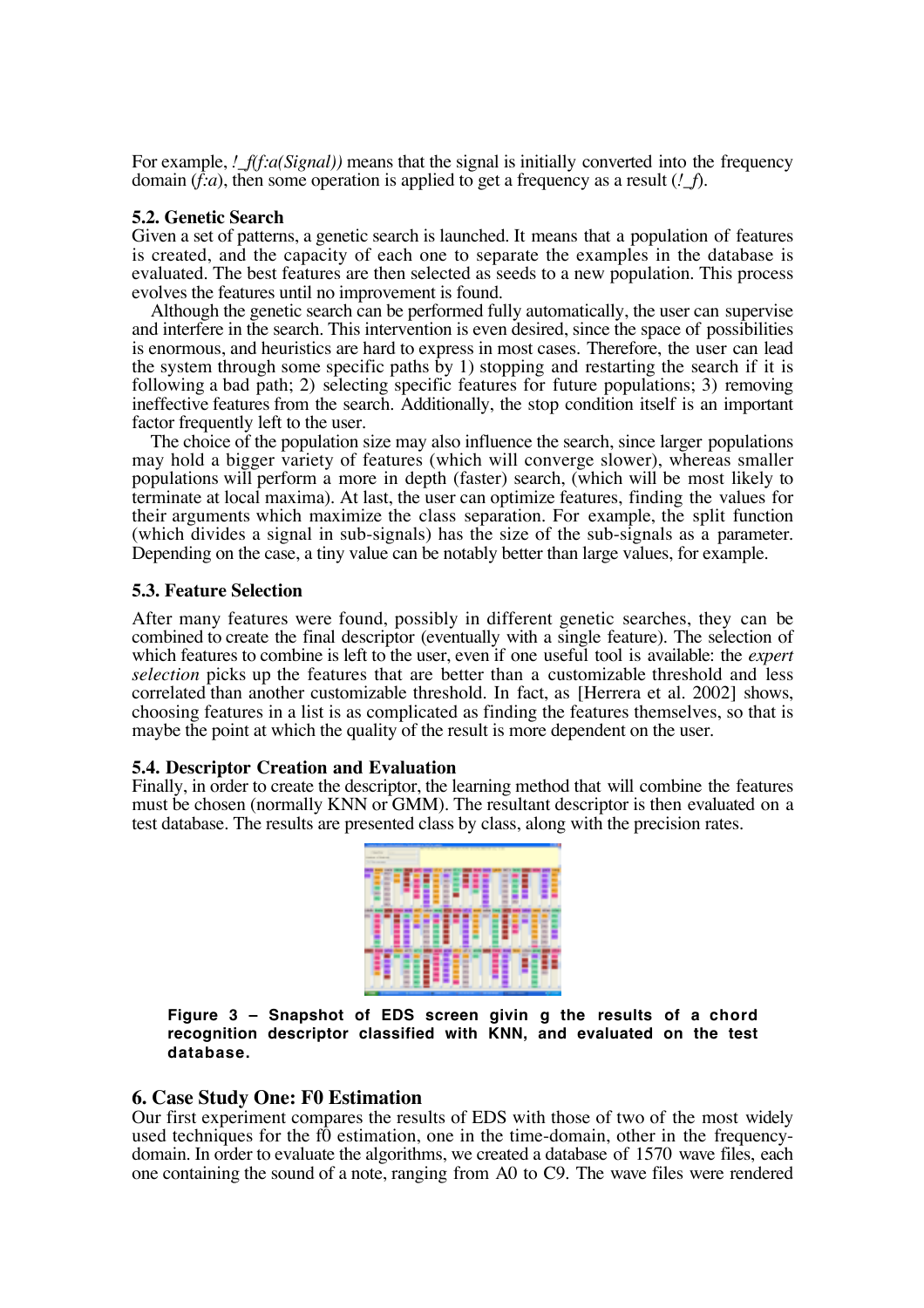from midi files using SoundFonts [Timidity 2006], where each one encapsulated one note played by one specific melodic instrument.

The two techniques examined were the autocorrelation via *AMDF* and the filtering of the spectrum at specific frequencies, both explained in section 2. The autocorrelation feature was implemented as in [Pachet and Briot 2004], with 100 candidate frequencies starting from  $27.5$ . The correlation function was defined as the difference between samples, as shown in the formula below.

$$
FP_{AMDF,l}(\tau) = \frac{1}{Norme} \sum_{k=0}^{M-1} |s_l(k) - s_l(k+\tau)|
$$

#### **Figure 4 – formula of the AMDF autocorrelation function**

The second one is called here *FPl*, and uses a comb filter on the spectrum of the DFT of the sound (see formula in Figure 5), this filter using the same candidate frequencies as in the previous example.

$$
FP_l(f_0) = \int_f \perp \perp \perp_{f_0}(f) |\tilde{s}_l(f)| df = \sum_i |\tilde{s}_l(i f_0)|
$$

#### **Figure 5 – formula of frequency-based FPl function**

The result of these functions can be interpreted as probabilities of each candidate to be the fundamental. As a further step, machine learning algorithms can be used to map the patterns of these density curves to specific pitch classes. We have implemented these 4 possibilities, called here *Pure AMDF*, *Pure FPl*, *AMDF+Knn*, and *FPl+Knn*. Machine learning algorithms could be used as well to combine more than one of these features into a single solution. We have not implemented this combination, but still calculated its upper limit, defined as follows: if one of the algorithms gives the good solution, the combined algorithm will also do it. The results are presented in the Table below:

| Method             | Precision |  |  |  |
|--------------------|-----------|--|--|--|
| Pure AMDF          | 45.10\%   |  |  |  |
| Pure FPI           | 43.64%    |  |  |  |
| $AMDF+Knn$         | $71.51\%$ |  |  |  |
| $FPI+Knn$          | 44.18%    |  |  |  |
| <b>Upper Limit</b> | 77.90%    |  |  |  |

**Table 1. Results of Traditional Techniques for F0 Estimation**

Noticeably the results reflect the deficiency of the techniques in specific ranges. While the correlation-based works better for low-frequencies, the frequency-based works better for high-frequencies. The learning phase corrected some misclassifications but still did not work for the frequency-based solution.

One must notice that, including the research and reading of specialized papers and books, we took 2 weeks to implement the first solution (Pure AMDF). 1 more day was necessary for the second solution, and 2 more days for the Knn versions. Altogether, the experiment took 2 weeks and 4 days (14 working days). Even if this information may not be rigorously scientific, given that other people with different background, programming skills, and dedication might perform differently, we find it useful to give an idea of the order of the time which is needed for its implementation. One must not forget that this is a part of major systems, and not a problem by itself. The developers are experienced programmers, with medium level sound processing skills, that devoted 6 hours a day to this particular problem.

The goal of the experiment is to verify if the automatic extraction can pass the 71.51% rate of correctly classified instances, hopefully approximate the 77.90%, and ideally pass the 77.90%, as well as to monitor how much time it takes.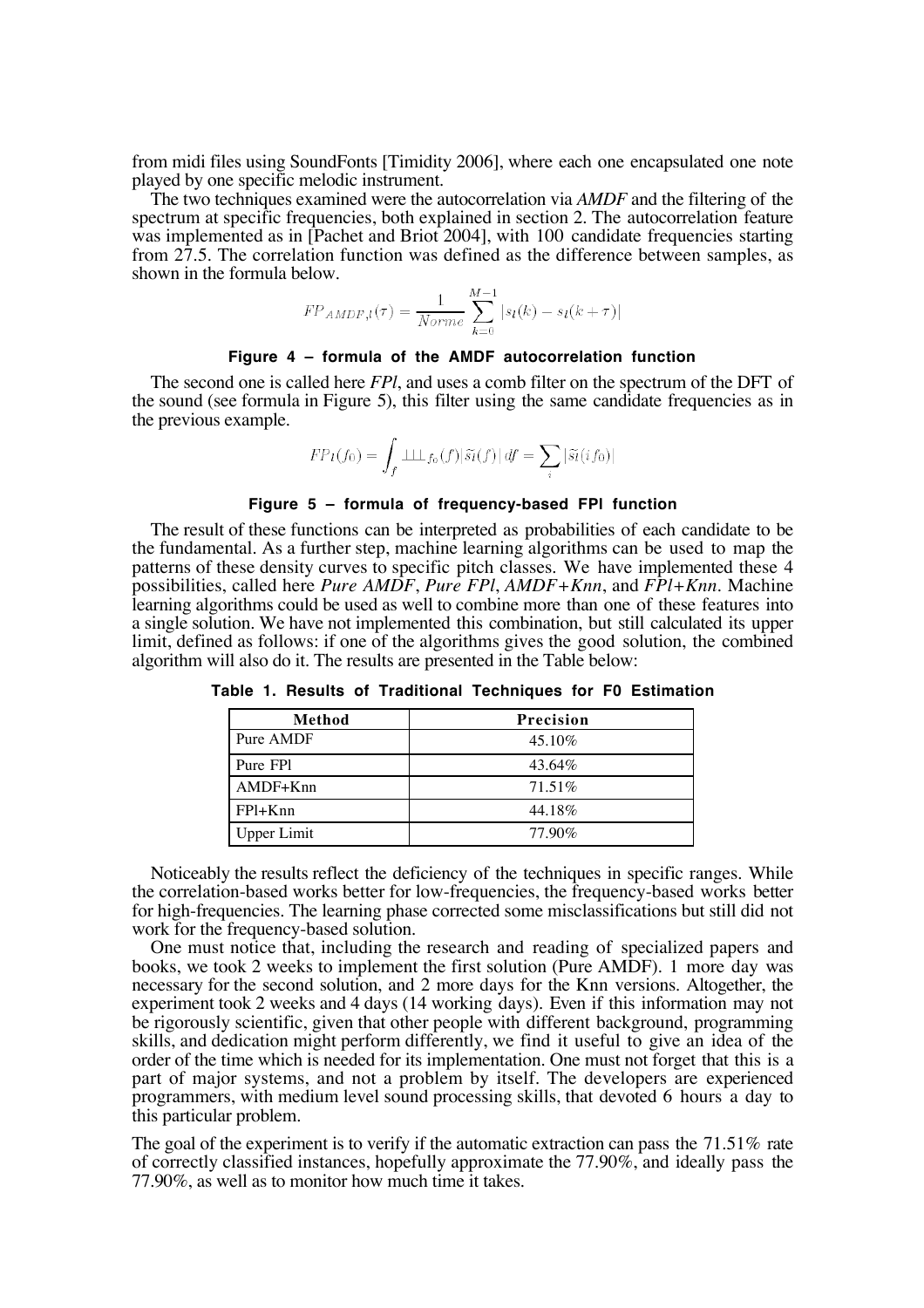#### **6.1. Automatic Extraction of F0**

The system was taken from scratch, and we performed some searches using the general patterns: "\*\_a(x)", "\*\_f(x)", "\*\_Va(x)", and "\*\_Va(\*\_Va(t:a(x)))", the more specific patterns: "*PitchBands(\*\_t:a(x), 120.0)*", "*\*\_Va (PitchBands(\*\_t:a(x), 120.0)*", "*\*\_a(Autocorrelation (\*\_t:a(x)))*", "*\*\_f(Autocorrelation(\*\_t:a(x)))*", "*\*\_Va (Autocorrelation(\*\_t:a(x)))* ", "*BarkBands(x, 25.0)*", "*Chroma(x)* " , "*\*\_Va(Chroma(\*\_t:a(x)))*", "*\*\_Va (SplitOverlap(Autocorrelation(x), 441, 0))*", and the very specific (optimization) patterns "*PitchBands(x, 120.0)*" and "*Correlation(x, t:a(x))*".

After 3 days of 12 genetic searches, some of them long and intensive, EDS found over 20 features superior to 70%, even though most of them were extremely correlated. On the other hand, they were found in different paths (from different patterns), needing more or less time to be found. We must mention that the correlation-based features scored very badly (19% at best, against 75% from the frequency-based), indicating some malfunctioning in the system. Until the present moment, we are not aware if this is a problem with the genetic search or an error in the operator itself.

We pre-selected 11 features for further evaluation. Many permutations of these features were tried. We hoped that some features would be complementary to the best one(s), improving the overall result. Strangely, the more features in the descriptor the worst was its performance. In fact, weaker features can bring down the quality of the descriptor depending on the method chosen to combine them, and the best descriptor in fact used only 1 feature.

```
1. Derivation (PitchBands (x, 120.0))
```

```
2. BarkBands (x, 120.0)
```
- 3. Chroma (Derivation (BpFilter (x, 488.0, 26.0)))
- 4. Integration (Integration (Hamming (Zcr (Split (Autocorrelation (x), 882.0)))))
- 5. PitchBands (x, 120.0)
- 6. Derivation (BarkBands (x, 100.0))
- 7. BarkBands (x, 150.0)
- 8. Chroma (Hann (BpFilter (x, 488.0, 26.0)))
- 9. Triangle (SpectralRolloff (Split (Autocorrelation (x), 3307.0)))
- 10. BarkBands (Abs (Autocorrelation (Autocorrelation (x))), 5.0)
- 11. SpectralCentroid (Autocorrelation (x))

The Figure 6 shows the final results, comparing them to those from the traditional algorithms. It is interesting to notice that the expert selection facility actually selected just the best feature, based on a minimum quality and a maximum correlation among all the features found. The best descriptor scored 75.08%, using a frequency-based approach. The experiment lasted 4 \_ days.



**Figure 6 – Results of the F0 Estimators.**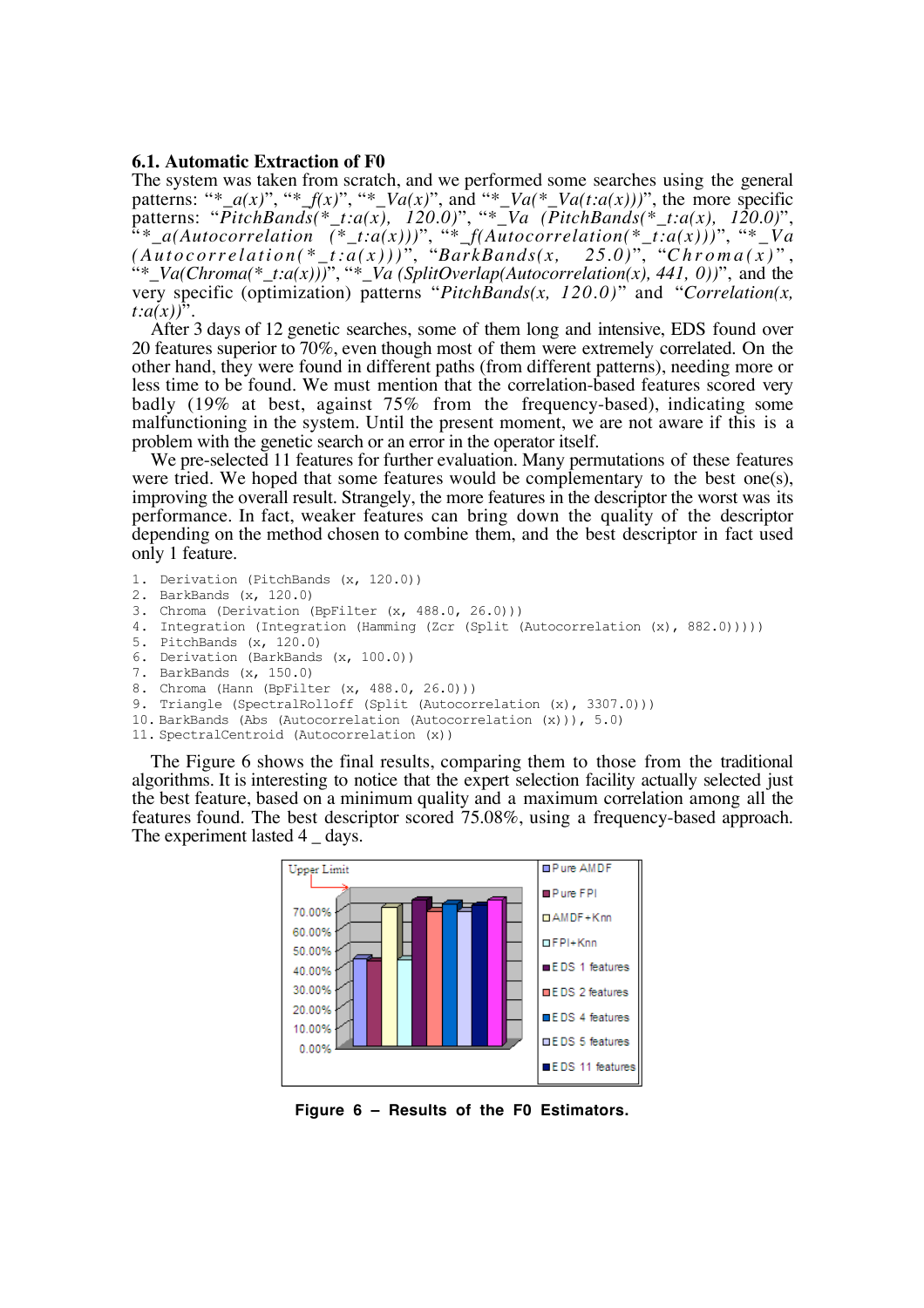# **7. Case Study Two: Chord Recognition**

The final goal of our chord recognizer is to create a guitar accompanier in Brazilian "bossa nova" style. Consequently, our database has examples of chords played with nylon guitar. The data was taken from D'accord Guitar Chord Database [Cabral et al. 2001], a guitar midi based chord dataset. The purpose of using it was the richness of its symbolic information (chord root, type, set of notes, position, fingers, etc.), which was very useful for labeling the data and validating the results. Each midi chord was rendered into a wav file using SoundFonts [Timidity 2006] and a free nylon guitar patch. The EDS database was created according to the information found in D'accord Guitar database. The database divided the chords into 60 classes, 5 types per root note: major, minor, seventh, minor seventh and diminished. From 1885 samples, 80% was settled on as the training dataset and 20% as the testing dataset. We implemented the traditional KNN over Pitch Class Profile algorithm in order to make a comparison. More details about it can be found at [Cabral et al. 2005]. Considering research and implementation, we took almost 4 weeks to implement it.

#### **7.1. Automatic Chord Recognizer**

The same databases were loaded in EDS. In our work from 2005, cited above, we found some middling features after having run the system in a fully automated way. Our strategy here is to merge new specialized features with the previous ones. In order to find new and better features, we used specific patterns, appropriate to the problem, mainly: " \* *\_Va(\*\_t:a(x))* ", "*chroma(x)* ", "\*\_Va(PitchBands (*\*\_t:a(x)*, 120)", "*\*\_Va(BarkBands(\*\_t:a(x), 120))*" and insistently the pattern: "*\*\_Va(chroma*  $(*\bar{t}:a(x))$ ". Grosso modo, we intended to find features which firstly transformed the signal into meaningful information, like the *chroma* and the *pitchbands* do. The *chroma* EDS operator must not be confounded with the *chromagram* or the *PCP* features. These are ready-to-use features, more or less complex, comprehending many processing tasks, including pre and post-processing, while the *chroma* simply folds each bin from the DFT into a single octave, storing the average value for each note.

The search was launched over 40 times, but as well as for the F0 Estimation case, the majority of searches converged to similar results. Notably, the chroma-based features surpassed their concurrent in part due to their adequacy to the problem, in part due to the fact that it does not have extra (internal) parameters, such as the PitchBands or the BarkBands does<sup>1</sup>. In fact, an internal variable can lead the feature to poor results, even if they are potentially good, renouncing their persistent evolution.

Finally, we selected 14 features ( $11$  from the previous work plus 3 just discovered). The 3 new features are:

```
1. Derivation (Power (Chroma (Blackman (x)), -0.3))
```

```
2. Log10 (Chroma (Hamming (x)))
```

```
3. Hann (PitchBands (x, 120.0))
```
 $\overline{a}$ 

As in the previous experiment, combining many features did not work better than using a single one. However, the single best one worked significatively better than the traditional solution (72.68% against 63.93%), as illustrated in Figure 7. The time needed to finish the experiment was 11 days.

<sup>&</sup>lt;sup>1</sup> Both the pitchbands and the barkbands have the number of bands as parameter.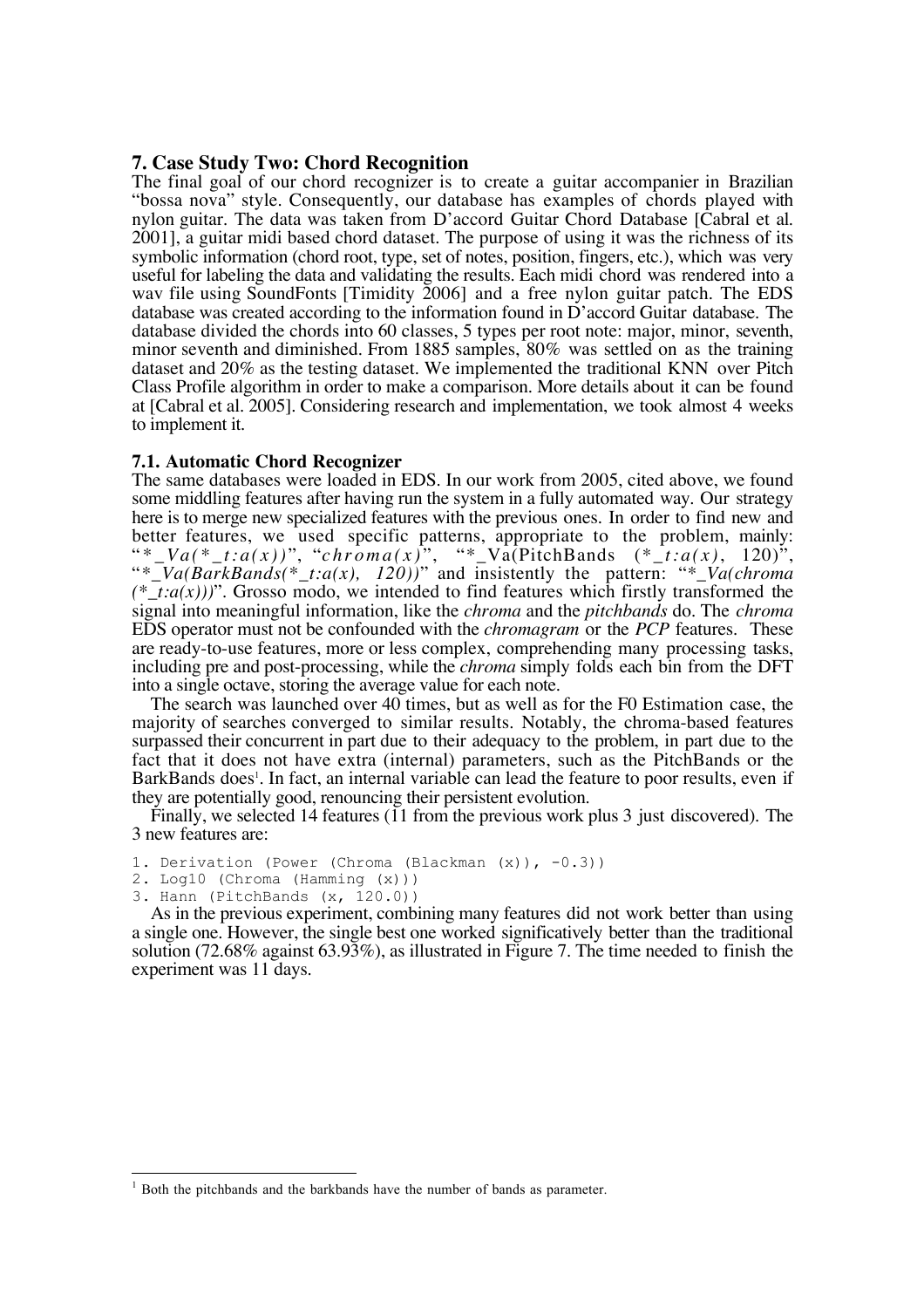

**Figure 7 – confusion matrix and precision rate of EDS (in the left) and the traditional PCP method (in the right).**

#### **8. Case Study Three: Percussive Sound Classification**

The *pandeiro*, a Brazilian variant of the tambourine, is a very important instrument in the musical tradition of the country. Our aim is to automatically classify the different types of strokes played on the *pandeiro* in order to build a reactive system. It is possible to distinguish among three main categories of sounds: low strokes, slap strokes and jingles strokes, although they are not completely mutually exclusive (the jingles are usually played along with the other ones). We have not found any specific work about this instrument in the scientific literature. However, the strong parallel between this instrument and a drum kit conducts us to adapt algorithms initially conceived for the last one. The low strokes can be related to the kick drum due to its low frequency content, around 100 to 250Hz, whereas the slap strokes have the same strong loudness attack and fast decay characteristics of the snare drum. Also, the jingles strokes have its spectral information located at higher frequencies (around 10 to 15 KHz) similar to the hi-hat.

The examples in our database are divided in six classes: two types of low sounds, named '*tung'* and *'ting'*; two types of slap sounds, named *'pa'* and *'grand pa'*; and two types of jingle sounds, named *'tchi'* and the *'tr'*. Noticeably, it is much harder to distinguish between classes in each pair than among the 3 pairs. We recorded several minutes of *pandeiro* solo containing all the six types of sounds, using different microphones and locations in order to preserve some inherent analysis difficulties, such as variations on the room reverberation and different frequency responses of the equipment. We built our database by automatically segmenting these recordings via a peak detector through the derivative of the convolved loudness curve of the signal, as described in [Pachet and Briot 2004]. The database was split into a training part, with 155 sound samples, and a testing one, with 288.

In this case study, we used EDS not only to automatically find a descriptor, but to assess the traditional solutions as well. In fact, a big part of the traditional features are equivalent to EDS built-in operators, such as the zero-crossing rate (ZCR) proposed by Gouyon [2000]. Thus, EDS showed to be useful as a try-and-test tool, allowing the user to instantaneously evaluate these features. Our first experiment was to evaluate if the ZCR, which Gouyon demonstrated to well discriminate between the kick and the snare drum, is suitable for the pandeiro. The unconvincing result of 47.0% is shown in detail in Table 2.

Our second experiment used the fact that each class has most of its spectral information located in a different region. The sum of band-pass filters, the spectral centroid, or any operator that divides the spectrum in sub-bands seem to be appropriate to capture this aspect. The result of dividing the spectrum in 20 Bark bands was considerably better (80.9%), and is also presented in Table 2.

These experiments spent just a couple of minutes to be done. After some manually created features, we did a first attempt to automatically generate features, by launching the genetic search with the following patterns: "!\_a (x)", "!\_Va (x)", "!\_Va (SplitOverlap (x, 220.0, 0.1))", "!\_Va (BarkBands (x, 20.0))", and "!\_a (BarkBands (x, 20.0))". This search was stopped after 3 populations of 50 features, which took about 30 minutes to be calculated. We selected the 11 features listed in the next page, resulting in 87.2% of correctly classified instances, as shown in Table 2 under the designation EDS1.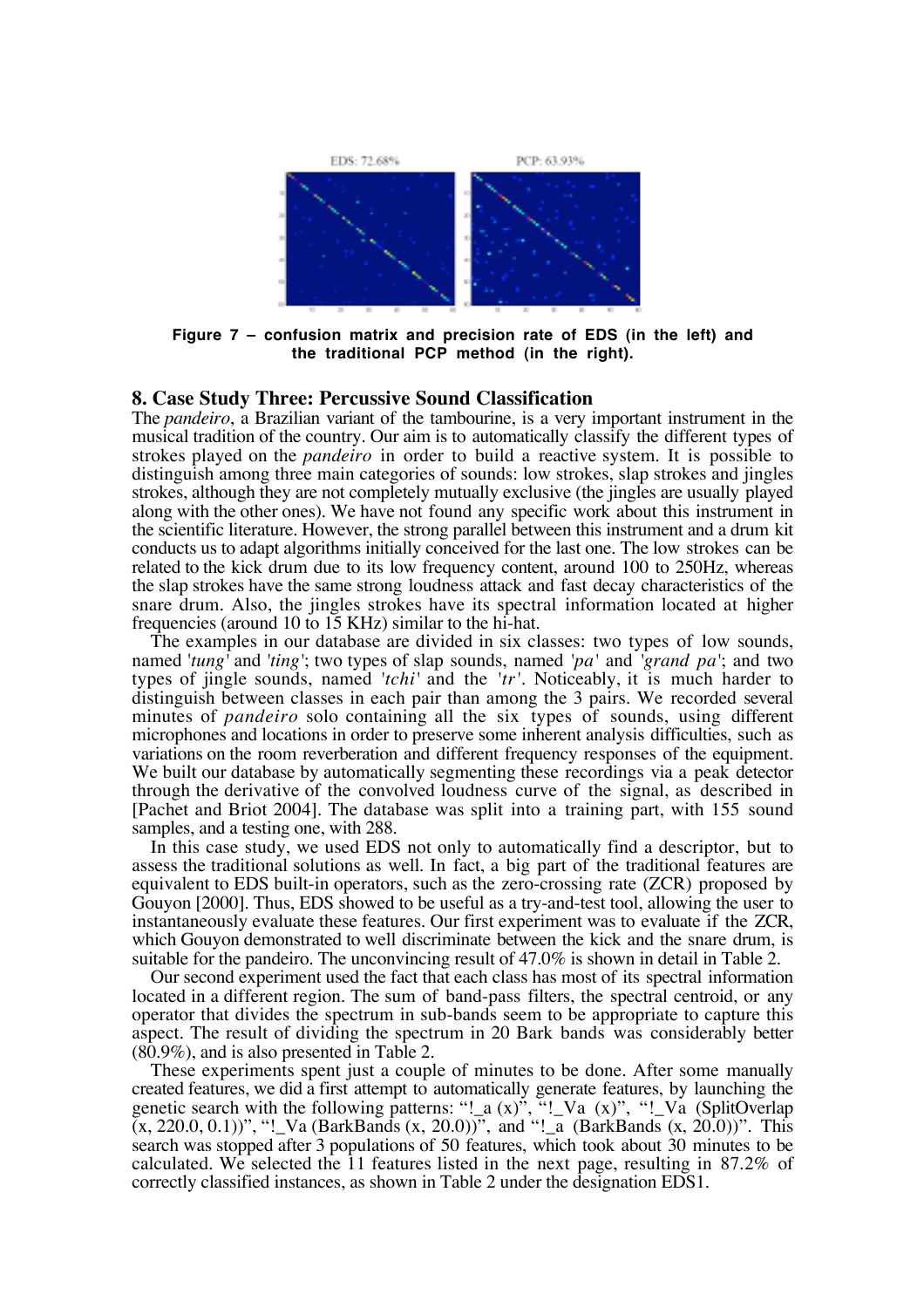```
SpectralDecrease(SplitOverlap(x,220.0, 0.1))
Rms (SplitOverlap (x,220.0,0.1))
RHF (SplitOverlap (x, 220.0, 0.1))
Mean (SplitOverlap (x, 220.0, 0.1))
SpectralSpread(SplitOverlap (x,220.0,0.1))
SpectralDecrease(SplitOverlap(x,220.0,0.3))
Rms (SplitOverlap(x,220.0,0.3))
Chroma (x)
SpectralDecrease (x)
HFC(Mean(SplitOverlap(x,220.0,0.1)))
Range(SplitOverlap(x,220.0,0.1))
```
Finally, we left the genetic search run for twelve hours, reaching 618 populations. Among the great number of features found, we selected the features scoring more than 80% and less correlated than 50%, as listed below. The final rate was 89.2%, showing that the system can converge very quickly, but may take a long time to make slight improvements. The detailed results are also presented in Table 2, under the label EDS2.

```
Rms(SplitOverlap(x,220.0,0.1))
SpectralSpread(SplitOverlap(x,220.0,0.1))
SpectralDecrease(SplitOverlap(x,220.0,0.1))
SpectralKurtosis(SplitOverlap(x,220.0,0.1))
Variance(SplitOverlap(x, 220.0, 0.1))
Mean(SplitOverlap(x, 220.0,0.1))
Sqrt(Sqrt(PitchBands(x, 5.0)))
Log10 (PitchBands(x, 5.0))
Square (Mfcc0(x,10.0))
Square (Chroma (x))
Power(Hanning (BarkBands (x, 20.0)), -0.5)
```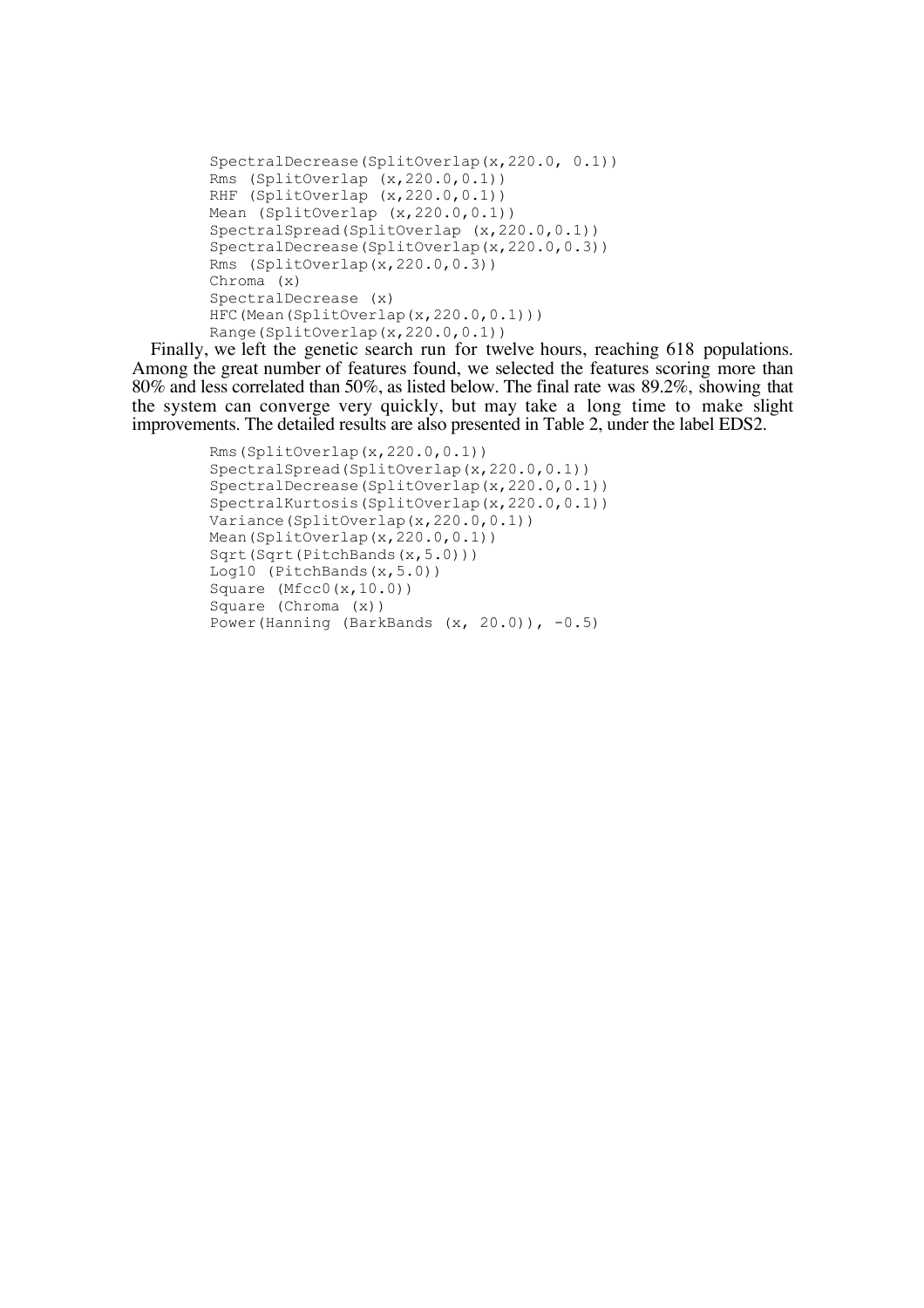| Method           | Low   |       | Slap     |       | Jingle |       |         |
|------------------|-------|-------|----------|-------|--------|-------|---------|
|                  | Tung  | Ting  | Pa       | Gr Pa | Tchi   | Tr    | Overall |
| <b>ZCR</b>       | 68.2% | 38.1% | $10.9\%$ | 22.5% | 72.0%  | 18.8% | 47.0%   |
| <b>SubBands</b>  | 92.2% | 42.9% | 93.5%    | 72.5% | 89.2%  | 81.2% | 80.9%   |
| EDS <sub>1</sub> | 84.3% | 92.9% | 84.3%    | 80.0% | 91.4%  | 81.2% | 87.2%   |
| EDS <sub>2</sub> | 90.2% | 61.9% | 91.3%    | 95.0% | 97.8%  | 87.5% | 89.2%   |

**Table 2. Results for the Percussive Sound Classification**

Besides the bad cost-benefit relationship between performance and computational time, the data shows that the mixture of features enhanced the robustness of the solution (visibly the '*ting'* class, a kind of low stroke frequently misclassified by the traditional solutions). Additionally, it became clear that a split overlap analysis followed by a post-processing technique such as Rms or SpectralSpread overwhelmed other features, becoming predominant inside the populations. Finally, the addition of other kinds of features such as Bark bands, Chroma, Mfcc and Pitchbands apparently increased the quality of the descriptor.

#### **9. Discussion**

EDS revealed itself as a good feature exploration mechanism, and as so it seems especially appropriate to new or scarcely explored problems. The case study three illustrated this exploratory characteristic of EDS, as the user was able to try-and-test many possibilities, some of them fairly complicated, serving to validate ideas and/or build prototypes. The results in sections 6 and 7 pointed out that EDS can achieve satisfactory results for real world well-known problems. It exceeded or improved traditional techniques, either by optimizing existing ones or launching searches from scratch. On the other hand, the system did not find any especially innovative feature. Even when started from scratch, EDS-created features corroborated those from specialists.

For these specialists, EDS appeal relies on being: 1) an automatic tool to investigate interesting possibilities of work, which can afterward be refined by the specialist; as well as 2) a tool to optimize existing features.

We consider the feature selection methods could be improved, for example by using the procedure described in [Herrera et al. 2002], since it lacks precise control of the features and operators (ultimately the impossibility to build new operators).

At last, the quality of the final solution depends highly on the user. For instance, in a previous work on the chord recognition problem (in Section 7), we explored the same chord recognition database, while EDS was operated by a naïve user. The final descriptor scored 40.31%, in contrast to the 72.68% achieved in our current study (see Figure 7).

Even with these disadvantages, we were quite satisfied with the performance of the system, especially with its capacity to join the entire feature creation procedure into a single piece of software, including the database creation, the search and selection of good features, and the machine learning algorithms to combine them. A whole set of programs which would be very expensive to implement. For this work, the results of traditional approaches were obtained by re-implementing the algorithms described in the literature, hence the performance could obviously be improved by cutting-edge technicians. However, to remember the initial question, we consider these case studies realistic to mimic someone who would start to develop some of these systems.

One extra asset of EDS is the visualization of the result. The rather simple interface, showing the sound samples colored by their class, easily shows the correctly classified instances, making the evaluation/analysis of the result more intuitive and direct. For example, in the chord recognition problem we noticed that 18.94% of the errors referred to equivalent chords, like  $C^{\circ}$  and  $A^{\circ}$ ,  $F\#m7/C\#$  and  $A6/C\#$ , or  $C/G$  and  $Am7/G$ . Moreover, the system grouped together some chords (11.57% of the errors) with the same function, such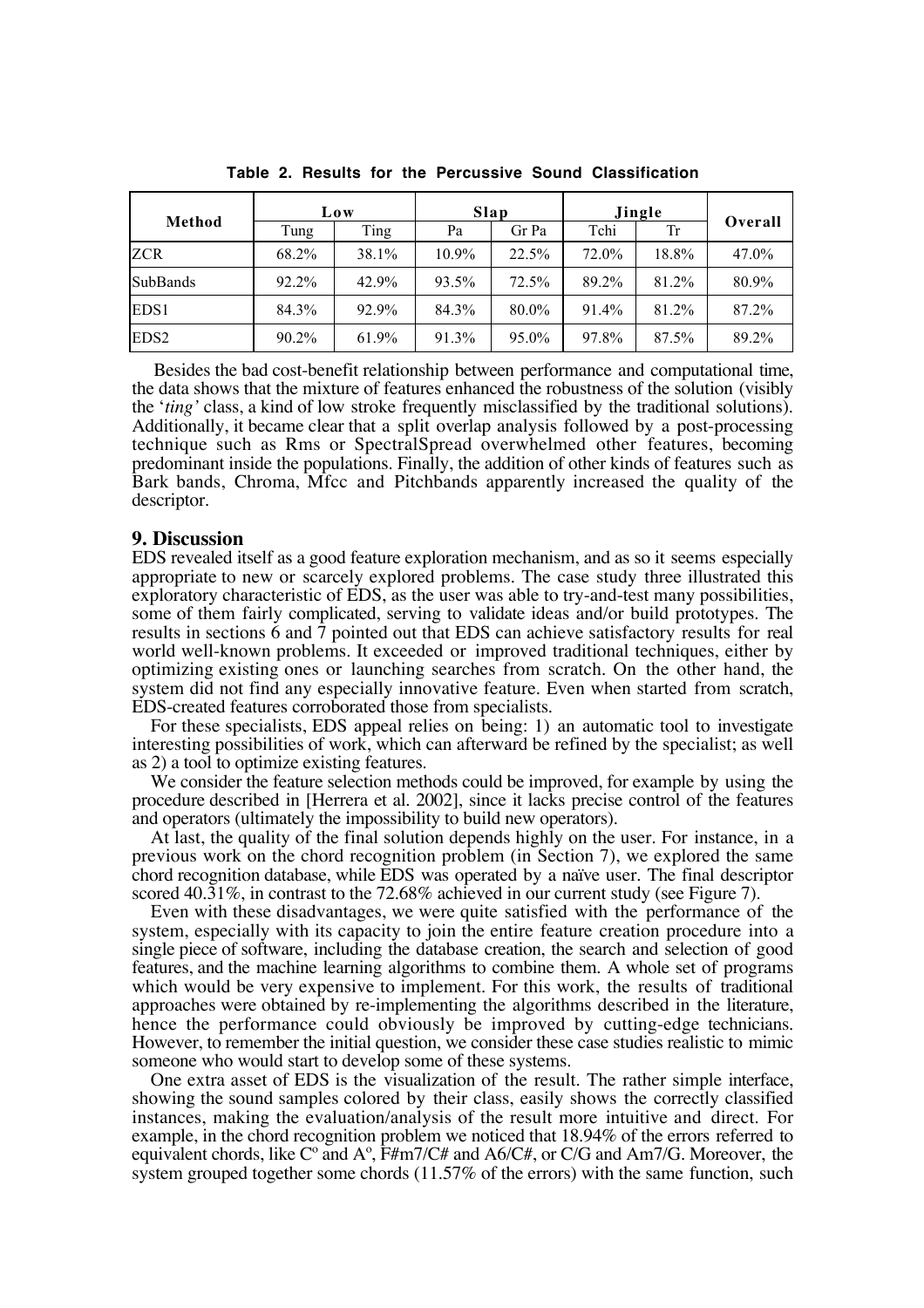as F7 and B7(#11), or Em7 and A4/7. The system even corrected some faults in the database, placing chords like C/Bb in the right class (C7 instead of Cmaj). This situation represented 6.31% of the errors. In the end, the actual error rate would be of 12.47% (instead of the 27.32% previously mentioned), from which only 0.79% refers to flagrant errors.

# **10. Conclusion and Future Work**

This paper presented 3 case studies illustrating the use of an automatic extraction tool called EDS. The work intended to validate the effectiveness of the tool in creating descriptors sufficiently good to be used in real-world applications. The case studies referred to the f0 estimation, the chord recognition, and the percussive sound classification problems. The results showed that the system was able to achieve and even surpass traditional descriptors.

These descriptors were needed for two systems currently being developed (an accompaniment system and an interactive rhythmic tool), and we found it very useful to share our experience with the community. We commented the usage of the system, and suggested some desirable improvements, which can be envisaged as future work.

## **11. Acknowledgments**

We would like to thank the whole music team at Sony CSL for the support and encouragement and SBCM'07 reviewers for their comments.

#### **References**

- Bartsch, M. A. and Wakefield, G. H. (2001) To Catch a Chorus: Using Chroma-based Representation for Audio Thumbnailing, *Proceedings of International Workshop on Applications of Signal Processing to Audio and Acoustics*, Mohonk, USA.
- Cabral, G., Zanforlin, I., Santana, H., Lima, R., and Ramalho, G. (2001) D'accord Guitar: An Innovative Guitar Performance System, *Proceedings of Journées d'Informatique Musicale (JIM'01)*, Bourges, France.
- Cabral, G., Pachet, F., and Briot, J.-P. (2005) Automatic x Traditional Descriptor Extraction: The Case of Chord Recognition, *Proceedings of the 6th International Conference on Music Information Retrieval (ISMIR'2005)*, London, U.K., September.
- Cheveigné, A. de, and Kawahara, H. (1999) Multiple Period Estimation and Pitch Perception Model, *Speech Communication*, 27:175–185.
- Fitzgerald, D. (2004) *Automatic Drum Transcription and Source Separation*, PhD Thesis, Conservatory of Music and Drama, Dublin Institute of Technology.
- Fujishima, T. (1999) Real-time Chord Recognition of Musical Sound: a System using Common Lisp Music, *Proceedings of International Computer Music Conference (ICMC'99)*, Beijing, China.
- Gómez, E. and Herrera, P. (2004) Estimating the Tonality of Polyphonic Audio Files: Cognitive versus Machine Learning Modeling Strategies, *Proceedings of the 5th International Conference on Music Information Retrieval (ISMIR'04)*, Barcelona, Spain.
- Gouyon, F., Pachet, F., and Delerue, O. (2000) On the Use of Zero-Crossing Rate for an Application of Classification of Percussive Sounds, *3rd Digital Audio Effect Conference (DAFX'00)*, Verona, Italy.
- Herrera, P., Yeterian, A., and Gouyon, F. (2002) Automatic Classification of Drum Sounds: a Comparison of Feature Selection Methods and Classification Techniques, *Proceedings of the 2nd International Conference on Music and Artificial Intelligence (ICMAI'02)*, Edimburgh, U.K.